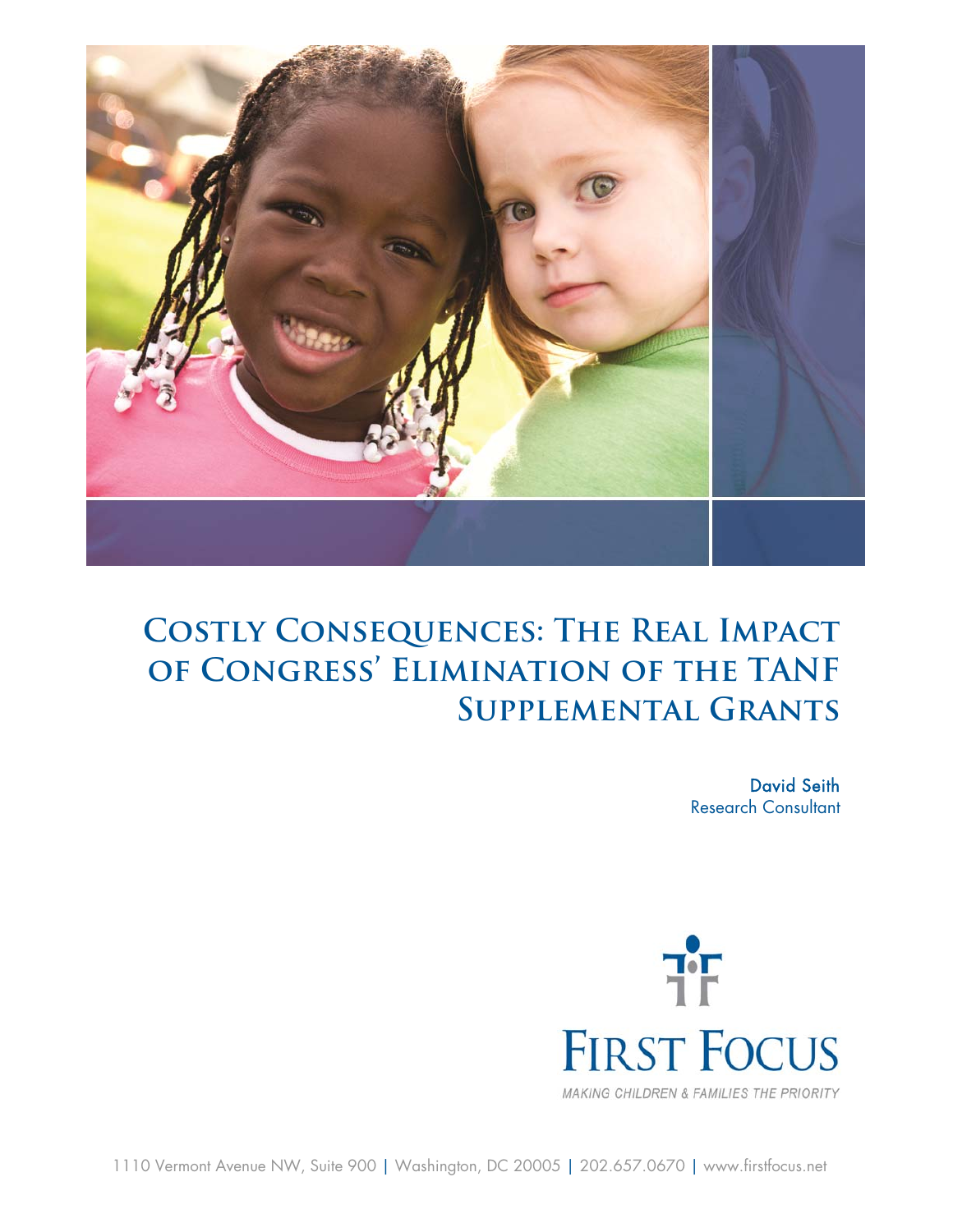

In June 2011, Congress eliminated the Temporary Assistance for Needy Families (TANF) Supplemental Grants to 17 states. This report describes what the loss of this \$319 million in federal assistance has meant for states that already had very little to spend on some of the poorest children in the nation, and how Congress can act to restore this essential support.

This report updates an earlier First Focus publication, *TANF Supplemental Grants: Reforming and Restoring Support for Children Who Need it Most*, with TANF administrator interviews from the affected states.1 These interviews detail what the loss of the Supplemental Grants has meant in practice one year after their elimination.

# HOW WE GOT HERE

From 1935 until "welfare reform" in 1996, the federal government reimbursed states to provide cash assistance of last resort to poor children and their parents. The program, *Aid to Families with Dependent Children* (AFDC), a legacy of the New Deal, was an entitlement. States set income eligibility and benefit amounts, and the federal government reimbursed them based on matching rates inversely proportional to state income. Families that met the state's eligibility rules were entitled to the monthly benefits determined by the state, and the AFDC budgets took cyclical fluctuations in caseloads into account. Since the federal government reimbursed states for most of the costs, AFDC payments worked as automatic fiscal stabilizers, with higher expenditures during periods of recession and lower expenditures during periods of growth.

With the Personal Responsibility and Work Opportunity Reconciliation Act (PRWORA) of 1996, the federal government replaced AFDC with TANF. Unlike an entitlement, the annual amount of the base TANF grant is fixed, regardless of the caseload fluctuations associated with periods of growth and recession. The TANF block grant is also fixed as a nominal amount, which means that the real purchasing power of total TANF funding received by states, as well as the monthly cash assistance grants the states pass on to families, has eroded by nearly a third with inflation.

As lawmakers created TANF, they debated how to prevent states from cutting their expenditures to the lowest common denominator. The new law "locked-in" the core annual federal grant and state maintenance of effort requirements based on existing federal-state AFDC expenditures. States that spent more on lowincome children in the mid-1990s receive higher annual federal TANF grants, but they are also required to maintain relatively high state "maintenance of effort" expenditures.

While this solution might have prevented states from cutting expenditures back to the lowest common denominator, it resulted in wide disparities of federal and state TANF spending per low-income child. As a result, some states, like Arkansas, have TANF funding equal to only \$500 per poor child per year, and others, like the District of Columbia, have TANF funds of more than \$5,000 per poor child per year (see **Figure 1**).

Lawmakers also debated how to ensure that the annual TANF grants were adequate to states with the greatest or fastest-growing needs. Ultimately, they created Supplemental Grants to progressively bring expenditures in the poorest states closer to the cross-state average, and a Contingency Fund to provide additional emergency funds to states with sharp increases in unemployment.

**"Due to our population growth, our caseload goes up even when the economy is growing. During welfare reform there was a lot of discussion about whether there should be a population modifier in the basic TANF allocation. Ultimately, there was not, but the TANF SGs were intended to help states with population growth."** 

*– Nevada TANF Administrator*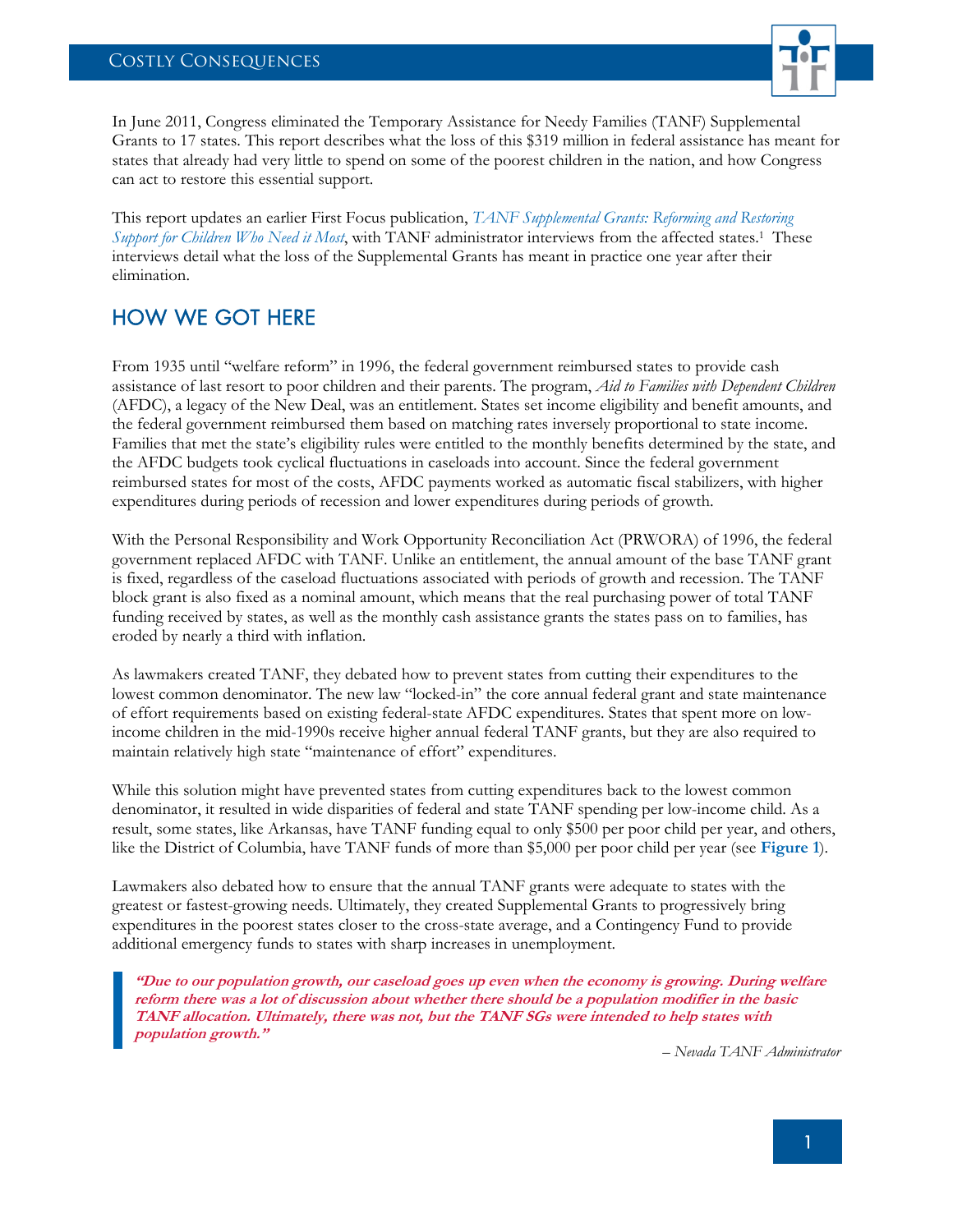

Figure 1: Annual Federal TANF Block Grant and State TANF Maintenance of Effort Requirement per Poor Child, Federal Fiscal Year 2010



Source: U.S. House of Representatives, Committee on Ways & Means, 2008; U.S. Census American Community Survey (ACS) 2010.

The TANF Supplemental Grants were provided to 17 states with low spending per poor resident or high population growth, as listed in **Table 1**. On average, the Supplemental Grants increased the total federal grant per low-income child by approximately 10 percent in receiving states. Although significant disparities remain, the TANF Supplemental Grants brought TANF spending in the 17 receiving states to approximately just less than half of the amount spent in the other states, as shown in **Figure 2**.

In the first few years of TANF, the 17 states received 2.5 percent increases annually through the Supplemental Grants to bring spending incrementally closer to the cross-state average. But before long, the funding became victim to its name (for more information, see the December 2011 First Focus publication, *TANF Supplemental Grants: Reforming and Restoring Support for Children Who Need it Most*). Although the grants were an integral component of TANF funding for the qualifying states, the "supplemental" designation rendered them vulnerable to subsequent budget cuts. After 2001, Congress eliminated the annual increases, essentially flat funding the Supplemental Grants, and in June of 2011, Congress allowed the Supplemental Grants to expire. This ends \$319 million in annual federal TANF funding to 17 states. **Figure 3** shows the total annual allocations for the TANF Supplemental Grants for 1998-2011.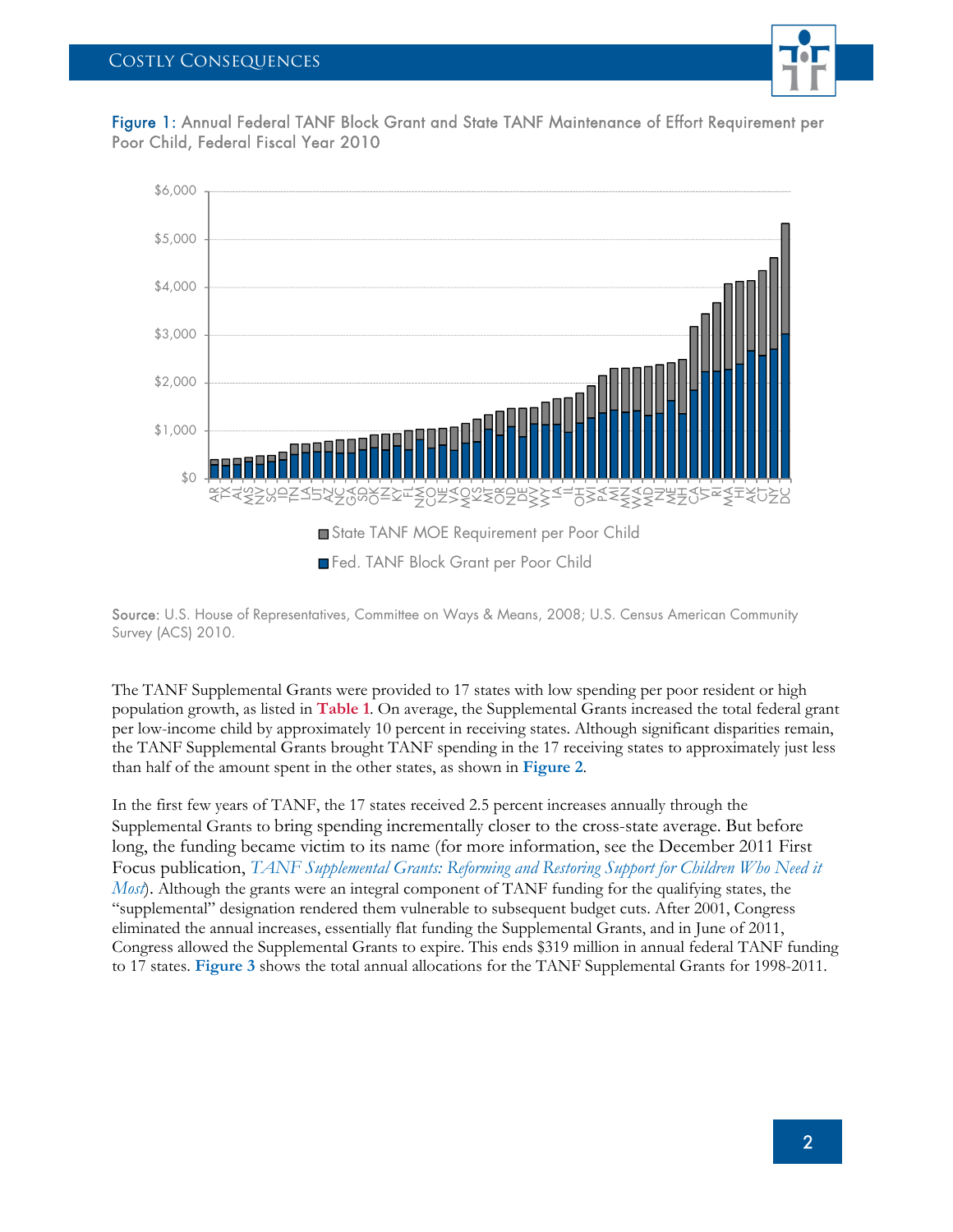### Table 1: States Receiving TANF Supplemental Grants

|                | Low Spending,<br>Pre-TANF | High Pop. Growth,<br>Pre-TANF | Low Spending<br>& High Pop. Growth<br>Post-TANF |
|----------------|---------------------------|-------------------------------|-------------------------------------------------|
| Alabama        | $\checkmark$              |                               |                                                 |
| Alaska         |                           | $\checkmark$                  |                                                 |
| Arizona        |                           | $\checkmark$                  |                                                 |
| Arkansas       | $\checkmark$              |                               |                                                 |
| Colorado       |                           | $\checkmark$                  |                                                 |
| Florida        |                           |                               | $\checkmark$                                    |
| Georgia        |                           |                               | $\checkmark$                                    |
| Idaho          |                           | $\checkmark$                  |                                                 |
| Louisiana      | $\checkmark$              |                               |                                                 |
| Mississippi    | $\checkmark$              |                               |                                                 |
| Montana        |                           |                               | $\checkmark$                                    |
| Nevada         |                           | $\checkmark$                  |                                                 |
| New Mexico     |                           |                               | $\checkmark$                                    |
| North Carolina |                           |                               | $\checkmark$                                    |
| Tennessee      |                           |                               | $\checkmark$                                    |
| Texas          | $\checkmark$              |                               |                                                 |
| Utah           |                           | $\checkmark$                  |                                                 |
| <b>Total</b>   | 5                         | 6                             | 6                                               |

Qualifying Criteria

Source: U.S. House of Representatives, Committee on Ways and Means, Green Book 2004.

Figure 2: Annual Federal TANF Block Grant, State TANF Maintenance of Effort Requirement, and Supplemental Grant, Per Poor Child, Federal Fiscal Year 2010

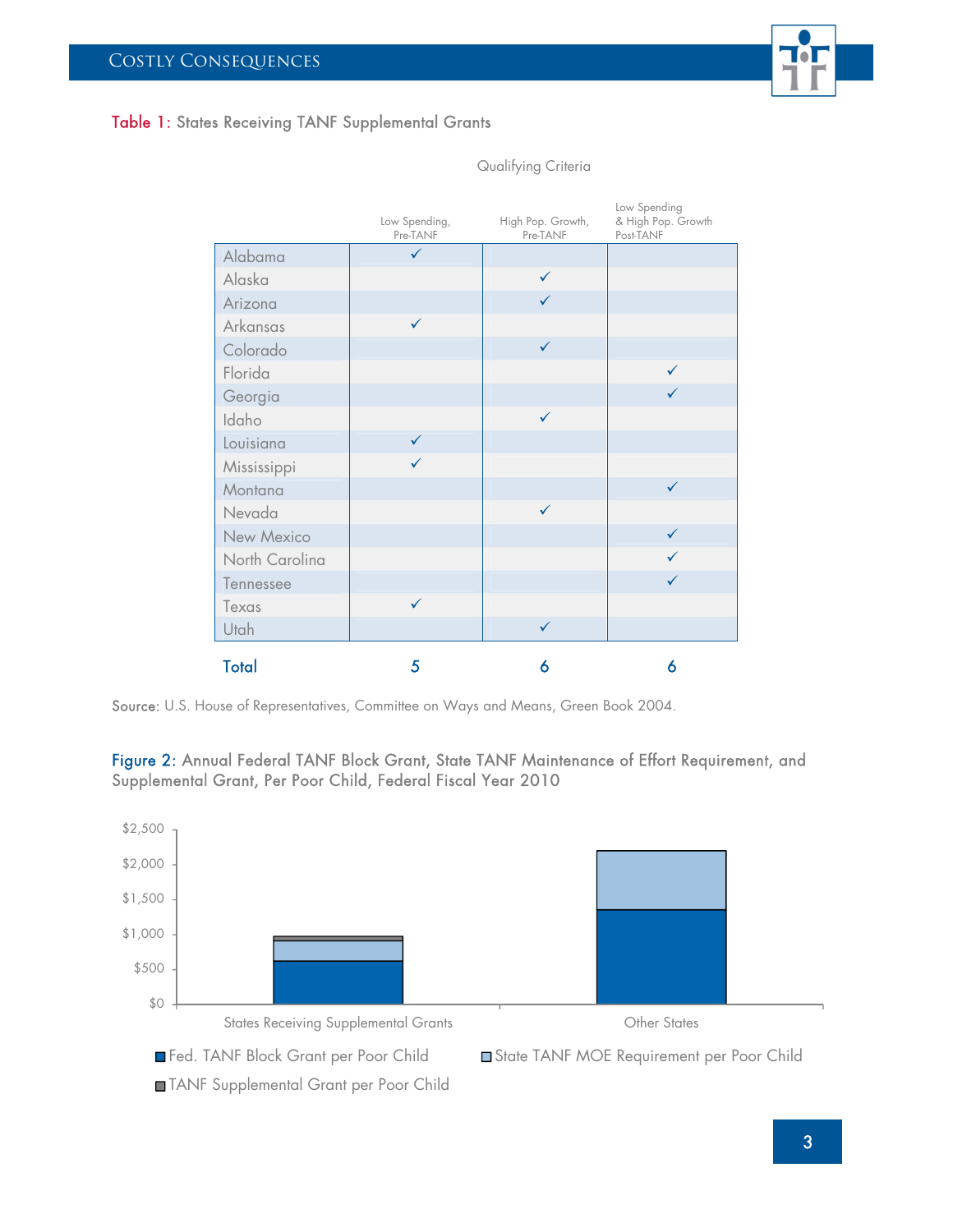



Figure 3: Total Annual Allocation (Millions) for TANF Supplemental Grants, 1998-2011

Source: U.S. House of Representatives, Committee on Ways and Means, Green Book (2000, 2004, 2008); Falk, G. 2011, "The Temporary Assistance for Needy Families Block Grant: a Primer on TANF Financing and Federal Requirements".

## IMPACTS OF THE CUTS ON VULNERABLE CHILDREN IN SOME OF THE POOREST STATES

Times are very different now than when welfare reform was passed. In the late 1990s, the fixed TANF block grant and record caseload declines left many states with more resources than usual to use for direct cash assistance and employment services for TANF participants. Unprecedented economic growth provided ample jobs, and new policies like the enhanced *Earned Income Tax Credit* (EITC) and *Children's Health Insurance Program* (CHIP) made work pay better than cash assistance alone.

Recognizing that welfare reform was one of the most sweeping domestic policy changes in decades, the first few years of policy and program implementation were closely scrutinized by policymakers, administrators, advocates, journalists, and researchers. Some elements of the reforms, such as earnings supplements and employment services, followed years of careful research under state waiver programs. Other elements, like time limits, full family sanctions, and citizenship provisions were implemented as abrupt, untested, highstakes ultimatums.

In welfare reform, Congress gave the states additional resources and unprecedented flexibility to design their own cash assistance program in return for achieving caseload reductions and higher participation in employment-related activities. The law required that federal and state maintenance of effort expenditures should be allocated only to programs and services "reasonably calculated" to serve one of the four broad goals of the TANF program: (1) to assist needy families so that children can be cared for in their own homes,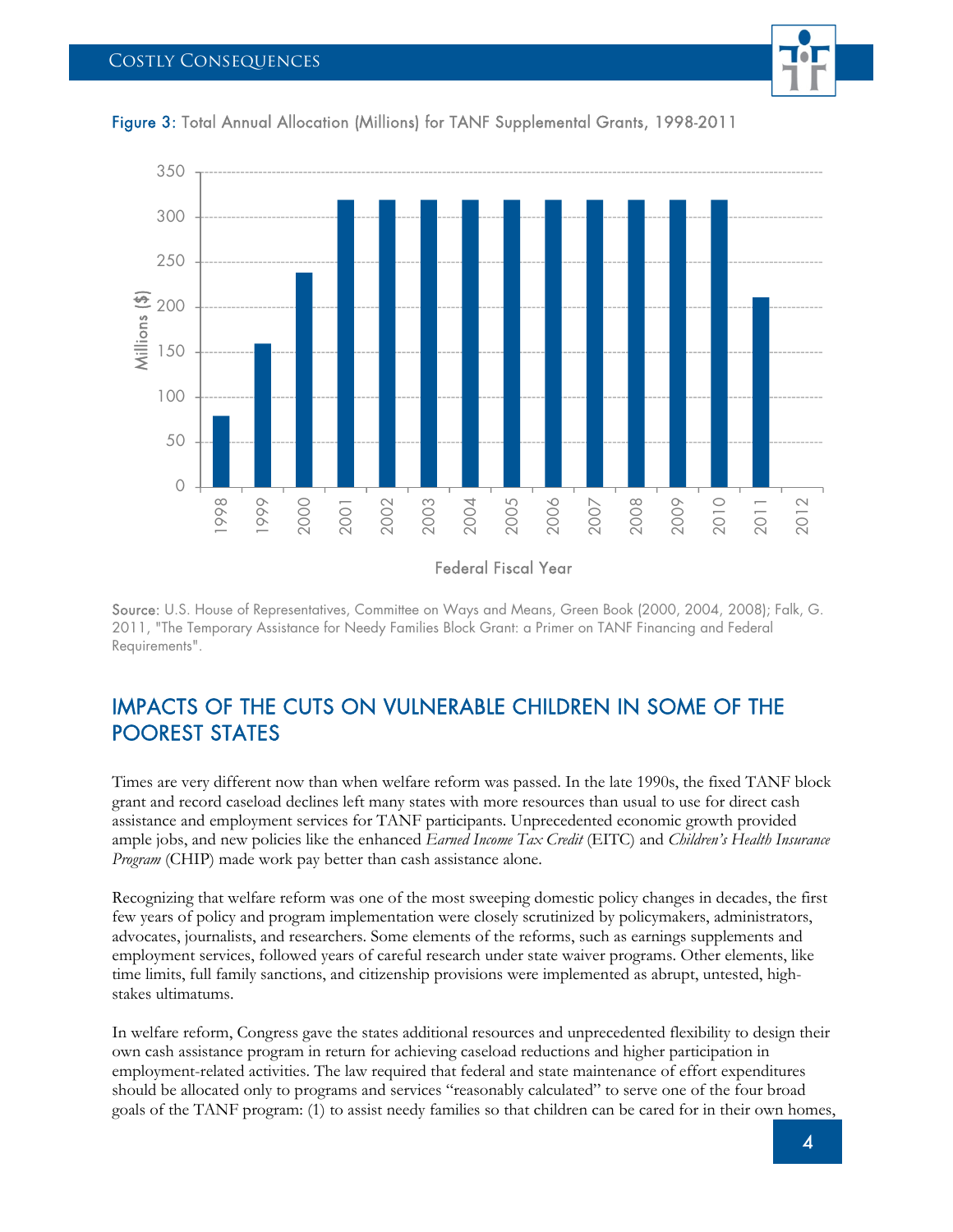

(2) to end the dependence of needy parents by promoting work and marriage, (3) to reduce out-of-wedlock pregnancies, and (4) to encourage the formation and maintenance of two-parent families.

In the late 1990s, amidst unprecedented prosperity, programmatic flexibility, and close political scrutiny, many states embraced the challenge of transforming cash assistance from an income entitlement of last resort to one that offered a combination of temporary income assistance, earnings supplements, employment services, and work supports such as childcare and transportation. Cash assistance evolved from a direct income support payment system to a broad system of employment services and supports. States experimented with different types of services and accumulated annual TANF reserves. By 2000, spending on work-related activities, like short-term job search, preparation, and placement programs doubled and spending on childcare quintupled.2

In time, TANF caseloads declined sharply, and state administrators found that they could offer more to the small population of current recipients while using the extremely flexible TANF resources in ways that eased state budget pressures. As a block grant, cash assistance quickly morphed into 50 separate programs and then within each state a dozen more. As TANF experts from the Center on Budget and Policy Priorities recently noted, "While many of these may be worthy expenditures, the more broadly TANF funds are spread, the fewer resources are available to provide basic assistance and to fund work services and supports that can help recipients find and maintain employment."3 This is particularly true when inflation erodes the eligibility levels and benefit amounts of a core income assistance grant, or when so many parents leave voluntarily or through sanctions and time limits, that most of the remaining participants are children for whom the employment services are irrelevant.

Fifteen years after welfare reform and in the immediate aftermath of the Great Recession― with TANF reserves spent, the stimulus funds provided by the American Recovery and Reinvestment Act (ARRA) exhausted and TANF caseloads rising― states are making difficult decision about how to reclaim TANF funds for core income assistance programs and how to make every state anti-poverty expenditure count for its intended purpose and as credit toward the state "maintenance of effort requirement." It is in this context that 17 states experienced a further loss of TANF funds upon the elimination of the Supplemental Grants.

**"The loss of the \$11 million TANF Supplemental Grant was a huge hit for a low-income state, especially when you consider that these funds were lost in connection with the loss of the stimulus funds, with a 10 percent statewide pro-rated budget cut. When you put all of this together, plus running out of the small TANF surplus 'cushion' we accumulated over the years, we're in a bad way."** 

*—Alabama TANF Administrator* 

### A SET OF CHOICES

With the loss of the grants, the set of 17 affected states now have difficult choices to make about which services they are willing and able to fund. One set of choices affected states have made cuts TANF's core function as an income support system of last resort. New Mexico reduced the core TANF monthly assistance grant, even lower than its inflation-eroded value. At the extreme, Alabama policymakers are seriously debating whether or not to terminate the TANF program altogether. A second set of choices cuts the job training, placement, and support services that embodied the bipartisan commitment at the heart of welfare reform, to help families to make the transition from cash assistance alone to a combination of earnings, the EITC, and work supports, such as subsidized child care. A third set of choices cuts child protective services that served the first statutory goal of TANF― "supporting needy families so that children can be cared for in their own homes." Not all states have cut TANF supports and services. Several have managed to maintain existing services and supports by strategic cuts in other areas.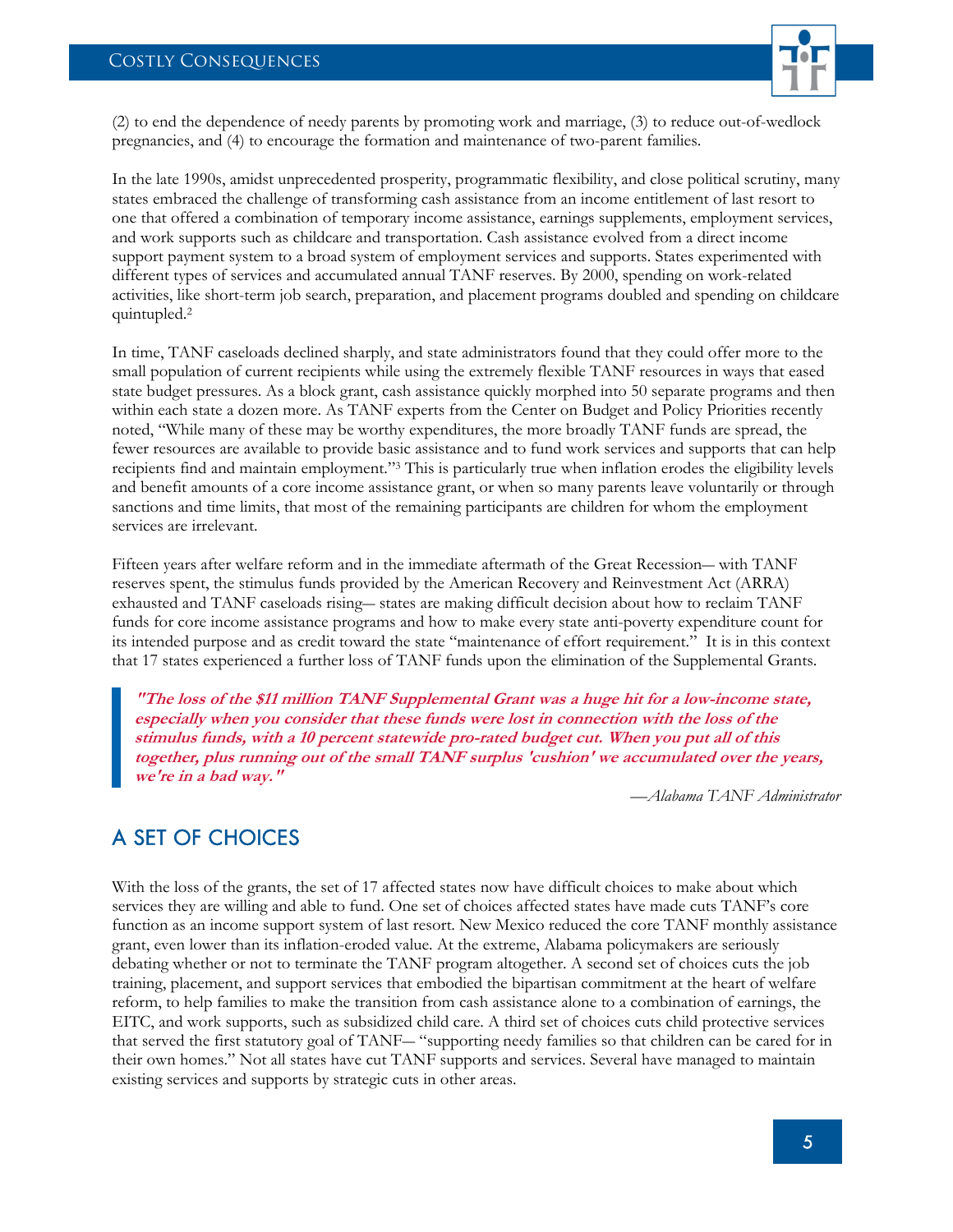

#### Cutting TANF's core function as an income support of last resort

Unlike several income assistance programs― Unemployment Insurance, Social Security, and the Supplemental Nutrition Assistance Program (SNAP, formerly Food Stamps)― TANF eligibility and benefit levels are not automatically inflation-adjusted. Annual inflation has eroded the real value of federal and state expenditures and the assistance passed on to families by more than one-quarter. In addition, six states (five of them not Supplemental Grant recipients) have reduced benefit levels in 2011.4 Most Supplemental Grant states did not reduce benefit levels, in part because the existing levels are already so low and eligibility so stringent, but New Mexico and Arizona were exceptions. New Mexico reduced its monthly TANF grant by 15 percent from \$447 per month for a family of three to \$380. Arizona reduced its TANF cash benefit level by 20 percent and imposed a 24-month eligibility limit for receipt of cash benefits.5

But the most ominous state response to the loss of the TANF Supplemental Grant has come from Alabama. Earlier this year, when the legislature asked the Commissioner of Human Resources to detail the consequences of a 25 percent pro-rata budget cut, she mentioned that the state might discontinue its TANF and Child Support services altogether.6 In 2011, Alabama had a child poverty rate of almost 28 percent, with one-in-ten Alabama children living in extreme poverty. When welfare reform converted TANF from an entitlement to a block grant, advocates raised concerns that the overhaul would incite a "race to the bottom," among states. For the most part, the race to the bottom never occurred. Unprecedented economic prosperity, record caseload declines, and intense political scrutiny created a climate of experimentation and healthy competition among states. Even states that implemented restrictive time limit policies, like Florida, often coupled them with generous front-end services and supports.7

Alabama did not initiate a race to the bottom in the mid-1990s, but the Commissioner's comments suggest that it might nevertheless drift to the bottom in 2013. The Alabama legislature avoided the worst case scenario by imposing a pro-rated budget cut of 10 percent for state fiscal year 2012 and putting the ultimate decisions before voters in a statewide referendum. In September 2012, Alabama voters will decide whether to transfer \$437.4 million from the Alabama Trust Fund, a state savings and investment account that receives most of Alabama's royalties from offshore drilling activities, to the state's General Fund. The 2013 state fiscal year budget, which begins only 12 days after the vote, depends upon voters' approval of the one-time transfer.8

**"Our Governor and legislature have worked very hard, on a bipartisan basis, to come up with a proposal to take to the people in September to offer them the option of using the Alabama Trust Fund to support the General Fund. We are very anxious, very hopeful about the outcome of that vote in September. Everything is on the table then."** 

*—Alabama TANF Administrator* 

#### Cutting job training, placement, and support services

Welfare reform challenged state agencies to engage a greater portion of TANF participants in work-related activities and services, which span the gamut from relatively low-cost, low value-added job search monitoring to intensive mental health and addiction services. Within the first few years of welfare reform, caseloads declined rapidly in response to unprecedented economic growth and policies designed to make work pay better than cash assistance alone. In turn, state agencies began to spend more on services for the participants who remained on the rolls than in direct cash assistance payments. While AFDC was primarily an income transfer program, TANF became primarily a contracting program for employment services and child care. A decade later, following the Great Recession and the worst state budget crisis in recent memory, the pendulum is swinging back. TANF caseloads are rising. State TANF surpluses, emergency contingency fund allocations, and federal stimulus funds are spent. In response, states are cutting back, and the implicit contract that states would do everything possible to assist TANF participants toward sustainable jobs before they reached the TANF time limit is broken.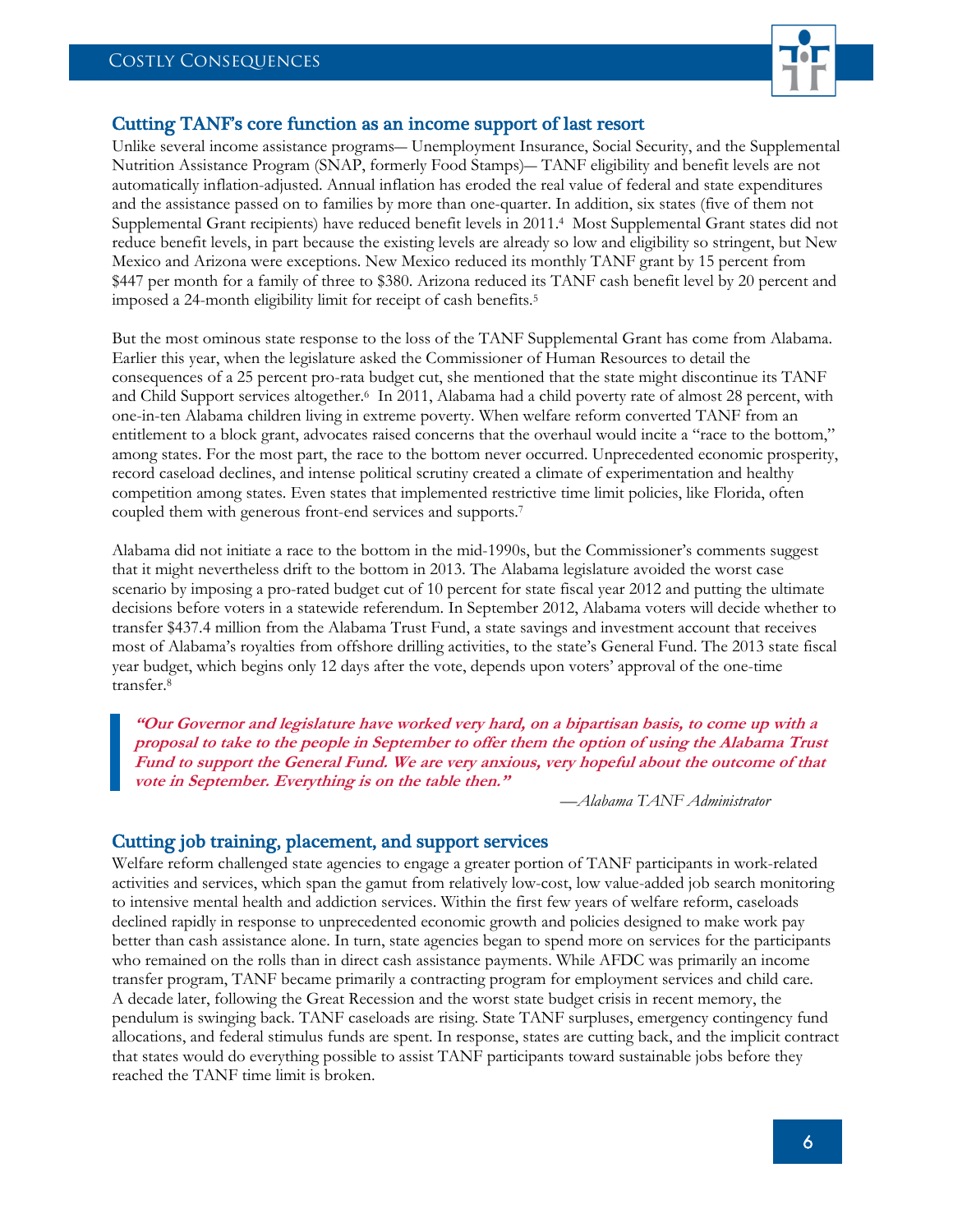

**"It's been sort of a perfect storm for us of a low base TANF allocation, a dwindling TANF reserve, and now the loss of the TANF Supplemental Grants. We relied heavily on the TANF reserve to support a range of creative, preventative programs. As that reserve dwindles, we have to make some hard decisions. The University of Arkansas is undertaking a third-party evaluation of all of our programs to help us and the legislature to determine which are most effective."**  *—Arkansas TANF Administrator* 

One example is Arkansas' *Work Pays* program, which received national attention as a program that embodied the shifting emphasis from income entitlements to earnings supplements.9 Arkansas TANF participants who leave cash assistance for work but earn so little that they still qualify for assistance are eligible for *Work Pays*, which provides up to two years of monthly cash assistance that does not count toward the lifetime time limit and periodic employment retention bonuses. Despite the program's popularity, administrators noted that *Work Pays* is one of the programs vulnerable to future cuts. Similarly, Utah cut its *Back to Work* program, which offered employers placement and retention bonuses for hiring unemployed Utahans.

Other programs slated to be cut provide child care and assistance with incidental expenses for working families. Like many states, Florida transfers 20 percent of its overall TANF allocation to its Social Services Block Grant and Child Care and Development Fund. Consequently the elimination of the TANF Supplemental Grant directly affected state child care and social service expenditures.

Mississippi, Alabama, and New Mexico each cut generous monthly transportation allowances that administrators argue are critical supports to low-wage workers in rural states who drive long distances to work. New Mexico cut reimbursements of fees and books for participants enrolled in education and job training, and a semi-annual stipend to help parents to cover the costs of children's back to school clothing.

Arkansas cut \$2 million dollars from the *Career Pathways Initiative*, a program that provides tuition, transportation, and childcare services to help parents to obtain General Education Development (GED) and career training certificates from 25 participating two-year colleges across the state. Florida cut \$60.4 million in employment services subcontracted through its local workforce boards.

A third set of programs in jeopardy are intensive services to help participants with serious employment barriers, such as substance abuse and mental illness. Georgia cut \$8.6 million in Adult Addictive Disease Services, which will significantly reduce capacity for outpatient and residential treatment facilities for mothers with substance abuse problems. Nevada cut \$700,000 in drug abuse, mental health, and domestic violence services.

### Cutting the child protective and youth services that enable children to be cared for in their own homes

Given its broad purposes and flexible funding, states have used TANF funds to support child welfare and youth development services. Because TANF funds are more flexible than federal child welfare funds, they can be used to support preventive and pre-placement child welfare services under the auspices of the TANF goal of helping families to care for children in their own homes. Youth development services are often considered relevant to preventing out-of-wedlock births. Both sets of preventive services have been affected by the loss of the TANF Supplemental Grants.

Several states have reduced TANF child welfare allocations. Nevada cut \$830,000 in emergency assistance for child protective services, funds that social workers use to provide incidental assistance to families in their own homes. In addition, Nevada reduced payments to kinship care foster parents by 25 percent. Georgia cut \$8.2 million in child welfare services. Arizona spends 60 percent of its TANF funds on child welfare and the loss of the TANF Supplemental Grant funding presented a challenge for child welfare system reform in the state in March 2012.10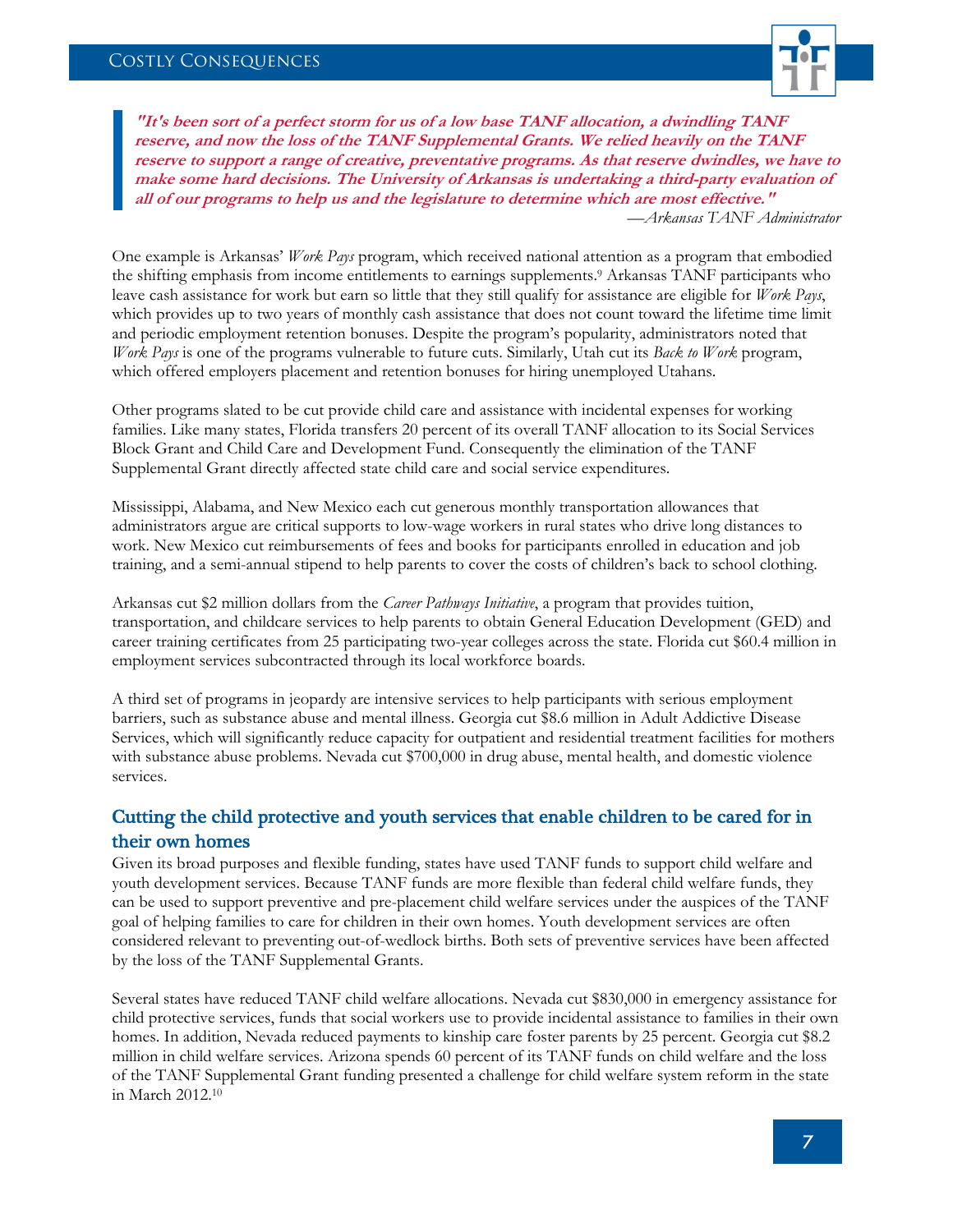

Arkansas cut a number of innovative preventive youth programs. *Arkansas Works*, a high school graduation program that offers students access to an online software college and career planning system faced cuts of two million. Another million was cut from the *Human Services Workers in Schools Program*, which placed workers in 27 schools to provide student and family counseling, parent training, crisis intervention, and other preventive service.11 Several hundred thousand dollars were cut from the *Community Investment Initiative*, which offered community and faith-based organizations resources to provide parenting, marriage, fatherhood, and youth activities.12

Georgia's Department of Public Health lost \$6.3 million in funding used to support the *Adolescent and Adult Health Promotion Program*, which stationed youth development coordinators in public health districts and teen centers statewide, and the *Infant and Child Health Promotion Program*, which provided home visiting, medical screening, and referral services to at-risk children.13

### RESTORE THE SUPPLEMENTAL GRANTS AND REFORM TANF FUNDING

Cutting essential TANF supports and services to low-income children in some of the poorest areas in the nation less than two years after one of the worst recessions in history raises serious questions about the efficacy of the TANF program in its current form. Whether Congress fully reauthorizes TANF before it expires at the end of September 2012, or includes temporary flat-funding for TANF within a larger continuing resolution, the TANF Supplemental Grants should be restored. There are straightforward approaches to accomplish this, from simply using existing funds to restore the Supplemental Grant program to reforming the core TANF block grant formula.

**The simplest option would be to fund the Supplemental Grants from the existing Contingency Fund.** The funds to restore the TANF Supplemental Grants are already available in the TANF Contingency Fund. As mentioned previously, in addition to the core annual block grant and the TANF Supplemental Grants to help disadvantaged states, TANF has also been allocated a Contingency Fund to provide enhanced assistance during periods of high unemployment. In the Claims Resolution Act of 2010, Congress simply drew unobligated money from the Contingency Fund to fund the TANF Supplemental Grants through the third quarter of federal fiscal year 2011.14 the President's Budget for Fiscal Year 2013 recommends that Congress reassign money from the Contingency Fund in order to permanently restore the TANF Supplemental Grants.

**A more ambitious approach would restructure the core TANF block grant to respond to child poverty.** The implementation experiences described in this paper suggest that state resources have proven inadequate to meet TANF's goals. Core TANF income supports have been reduced, and in Alabama they might possibly be eliminated, while funds to offer parents job training and work supports, or to offer families child protective services have disappeared. One of fundamental reasons for the inadequacy of TANF resources is that the block grant has never been indexed to account for inflation.

Brookings scholar Kent Weaver, an expert on TANF funding strategies, has argued that one way to restore Supplemental Grant funding to the poorest states while moving the entire system toward a more equitable, coherent anti-poverty policy would be to begin to phase in inflation adjustment.15 For example, in the context of TANF reauthorization, Congress could offer adjust the core TANF block grant for inflation immediately for the 17 Supplemental Grant states, and phase-in adjustments for the remaining states. **Figure 4** shows that if the core TANF block grant was inflation-adjusted to its 1996 value, TANF spending per low-income child in the 17 Supplemental Grant states would be brought to a much more adequate and equitable level. This adjustment would be costly, however, amounting to more than \$4 billion. As Weaver mentions, adjusting the federal portion of the TANF grant without a corresponding increase in the state maintenance of effort requirements for those states would likely raise accusations of unfairness by the others.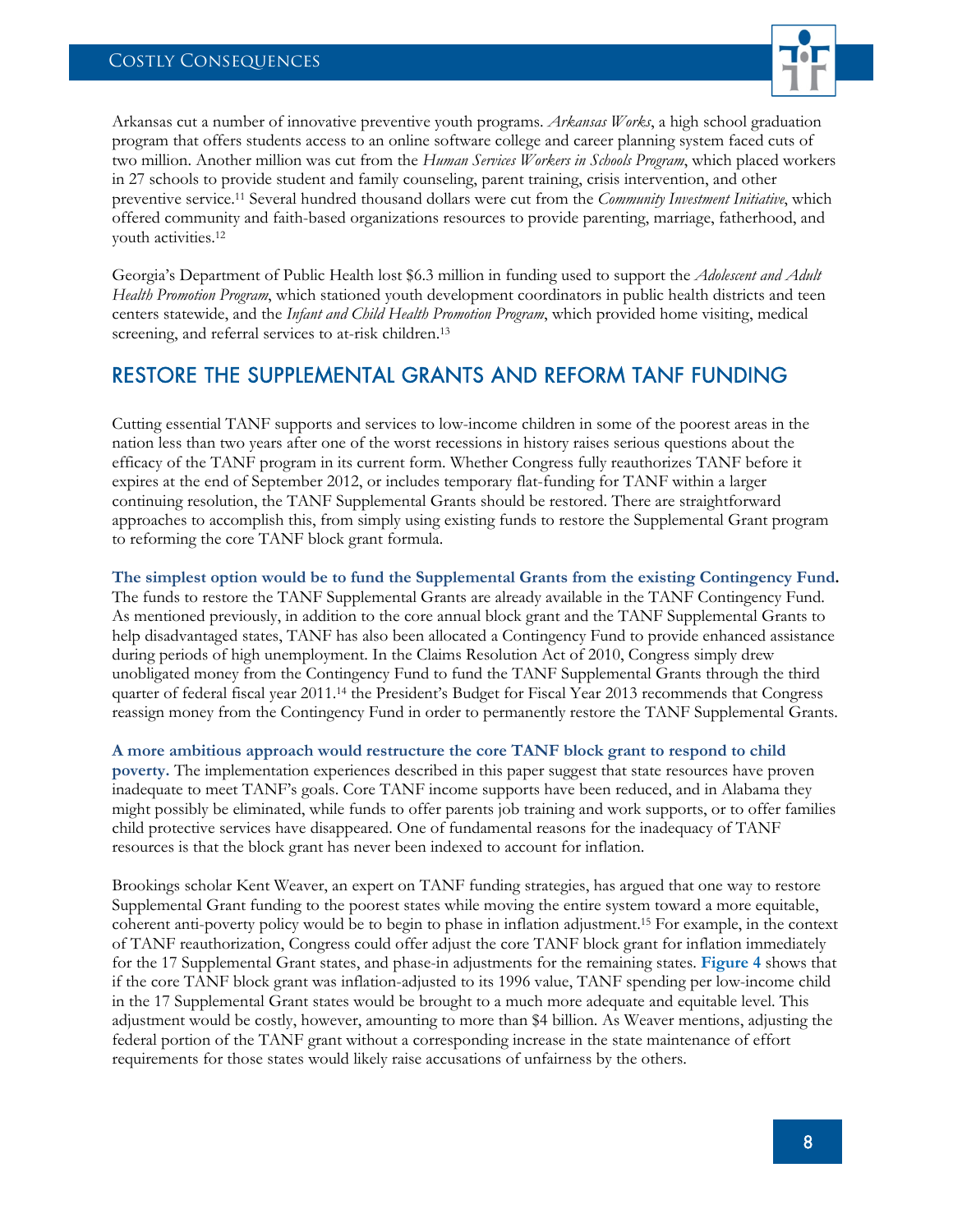#### Costly Consequences



Figure 4: Annual Federal TANF Block Grant (Inflation-Adjusted for the Supplemental Grant States) and State TANF Maintenance of Effort Requirement per Poor Child, Federal Fiscal Year 2010



Source: U.S. House of Representatives, Committee on Ways & Means, 2008; U.S. Census American Community Survey (ACS) 2010.

**To be successful in the long-run, TANF needs a clearer anti-poverty purpose, more adequate and equitably distributed resources, and stricter accountability.** One of the greatest ironies of the TANF program is that reducing poverty was never an explicit statutory goal. With broad explicit goals including changing national patterns of household composition and flexible accountability including programmatic credits for caseload reduction and funding credits for spending for prior purposes or by third-party service providers, fifteen years after its inception, TANF is overstretched and fragmented.

This is why the earlier First Focus publication, *TANF Supplemental Grants: Reforming and Restoring Support for Children Who Need it Most,* identifies the longer-term goal of a federal program that offers more adequate and equitable "Children's Fair Share" grants to each state based on the number of children in poverty. If the federal government provided an equalizing Children's Fair Share grant to bring the total federal TANF allocation in each state up to the cross-state average of \$1,120, the distribution of state spending per poor child would resemble that illustrated in **Figure 5**. This adjustment would also be costly, amounting to an additional \$5 billion in annual federal spending. If the federal government insisted that these additional funds were spent on direct basic assistance to recipients, the total amount spent on direct assistance in receiving states would increase by 481 percent. This would enable states to nearly quintuple the amount of assistance provided to low-income families through strategic and locally responsive increases in eligibility and benefit amounts.

### **CONCLUSION**

As mentioned in the previous First Focus report, the inherent weaknesses of the TANF block grant structure and the vulnerability of the Supplemental Grants were not unforeseen by attentive legislators as the bill was crafted. During one of the welfare reform debates in 1995, Senator Bob Graham (D-FL) cautioned that by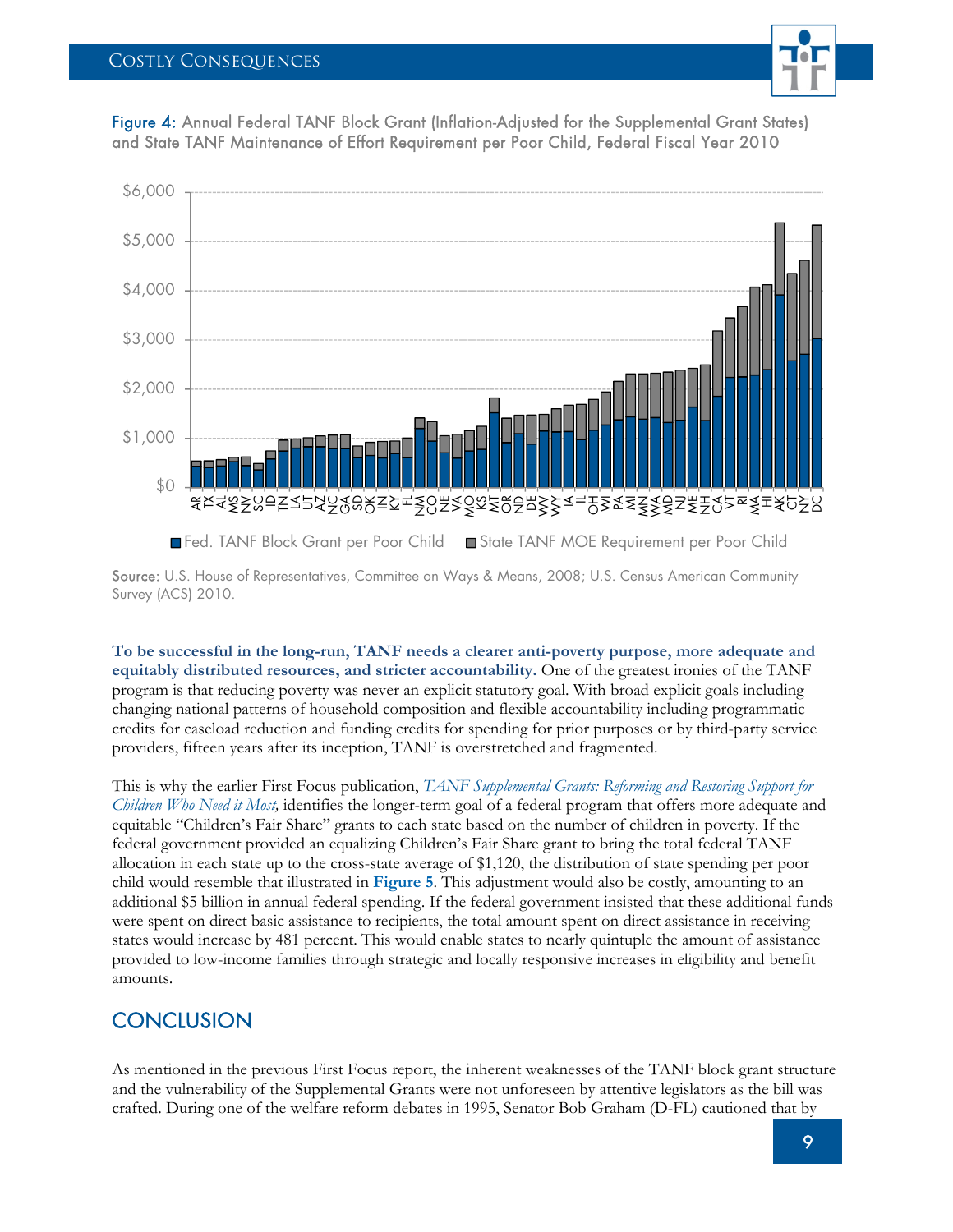

"allocating future spending on the basic of 1995 allocations, this bill fails to distribute money on any measure of need. It fails to take into account population growth or economic changes. It would permanently disadvantage states well into the future based upon choices and circumstances of 1995."

Along with former Senator Dale Bumpers (D-AR), Senator Graham proposed a "Children's Fair Share" grant that would have equalized funding among the states over a five-year period on the basis of the proportion of children living in poverty in each state. Senator Bumpers warned that the problem with the compromise of the Supplemental Grant is it would ultimately be discontinued.

As 14 senators wrote to President George W. Bush in March 2001, "These grants are not supplemental in the sense of being add-ons; they were designed as an integral part of the TANF allocation formula and are critical to the success of our states', and many others', TANF programs."

The Supplemental Grants were integral to the TANF program in the receiving states, as the senators cautioned, and their discontinuation has had real impacts on child well-being and family economic security, as this paper shows. In New Mexico the TANF benefit has been reduced by 15 percent to \$380 for a family of three. In Alabama, the entire TANF program is in jeopardy. Earnings supplement and reemployment programs that embody the spirit of TANF are at risk in Arkansas and Utah, along with supportive transportation services in rural states, and substance abuse services in Georgia and Nevada. Without flexible TANF funds, prevention and early identification of child maltreatment programs are also at risk.

Congress has a critical opportunity in the short-term to prevent further cuts by restoring the Supplemental Grants, and an important responsibility in the longer-term to reauthorize TANF in ways that clarify its purposes, equalize resources, and strengthen accountability.